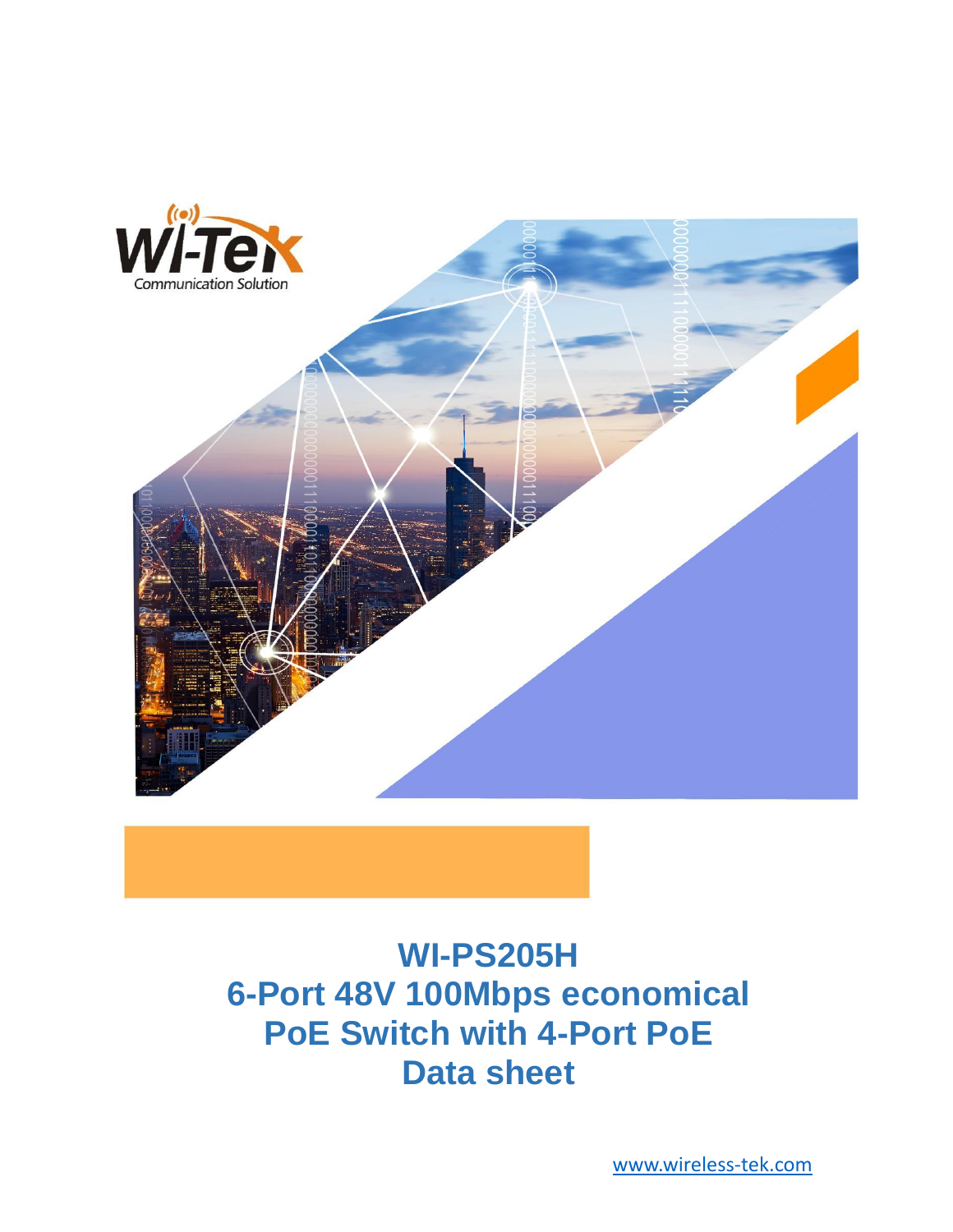## **Highlights**

- 6 100Mbps Ports with 4 PoE ports
- ⚫ Design for 1-4pcs IPC without PTZ application
- ⚫ Supports PoE IEEE 802.3af/at compliant PDs
- Internal power adapter supply 35W output power
- ⚫ Support 250meters Long range PoE transmit
- ⚫ Support Port VLAN(Port isolation)
- Wall mount design for easy install



Typical Applications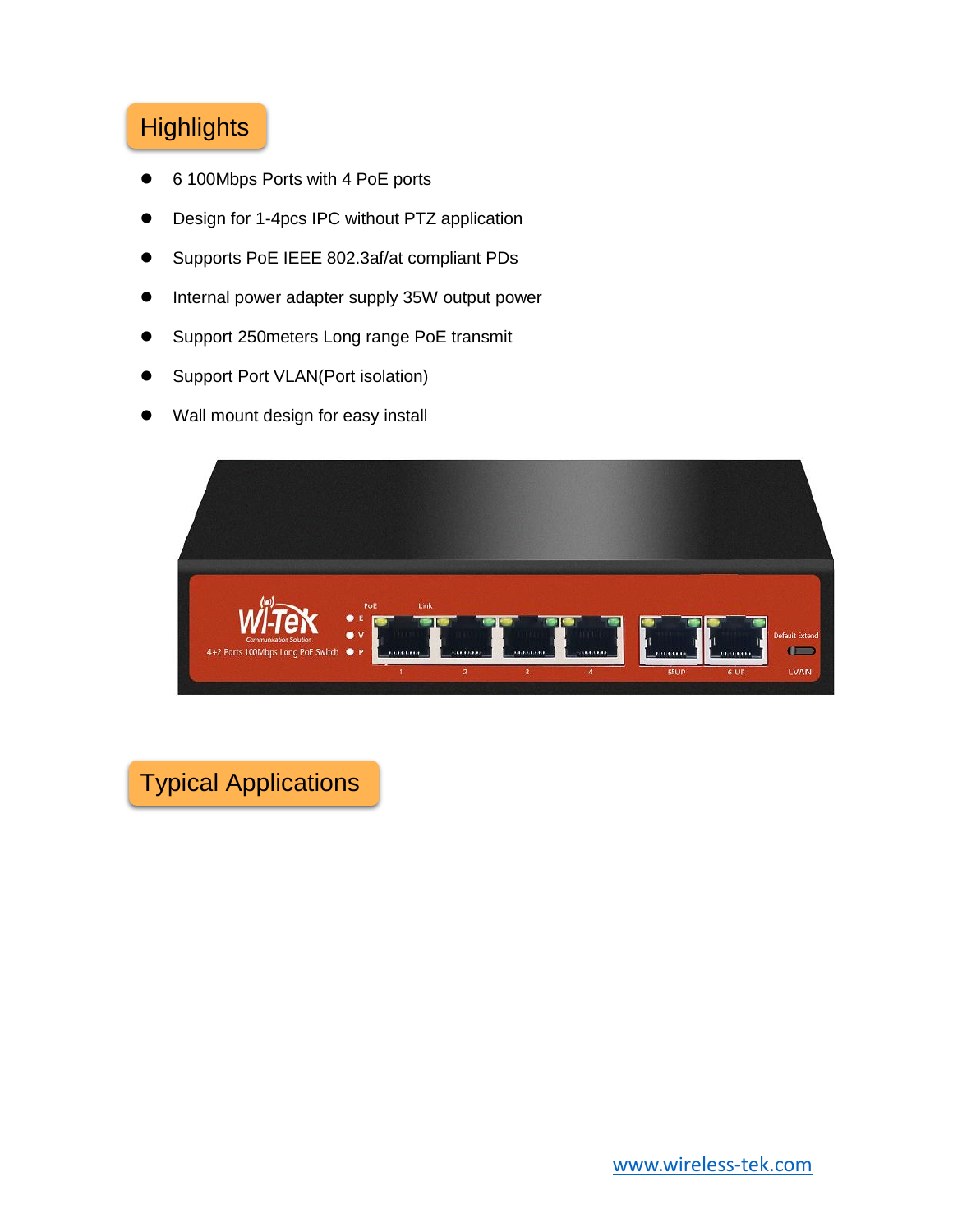

**Description** 

## **what this product does**

WI-PS205H is a 6-port 10/100Mbps unmanaged economical PoE switch that requires no configuration and provides 4 PoE Ports. Design for power 1-4pcs IPC without PTZ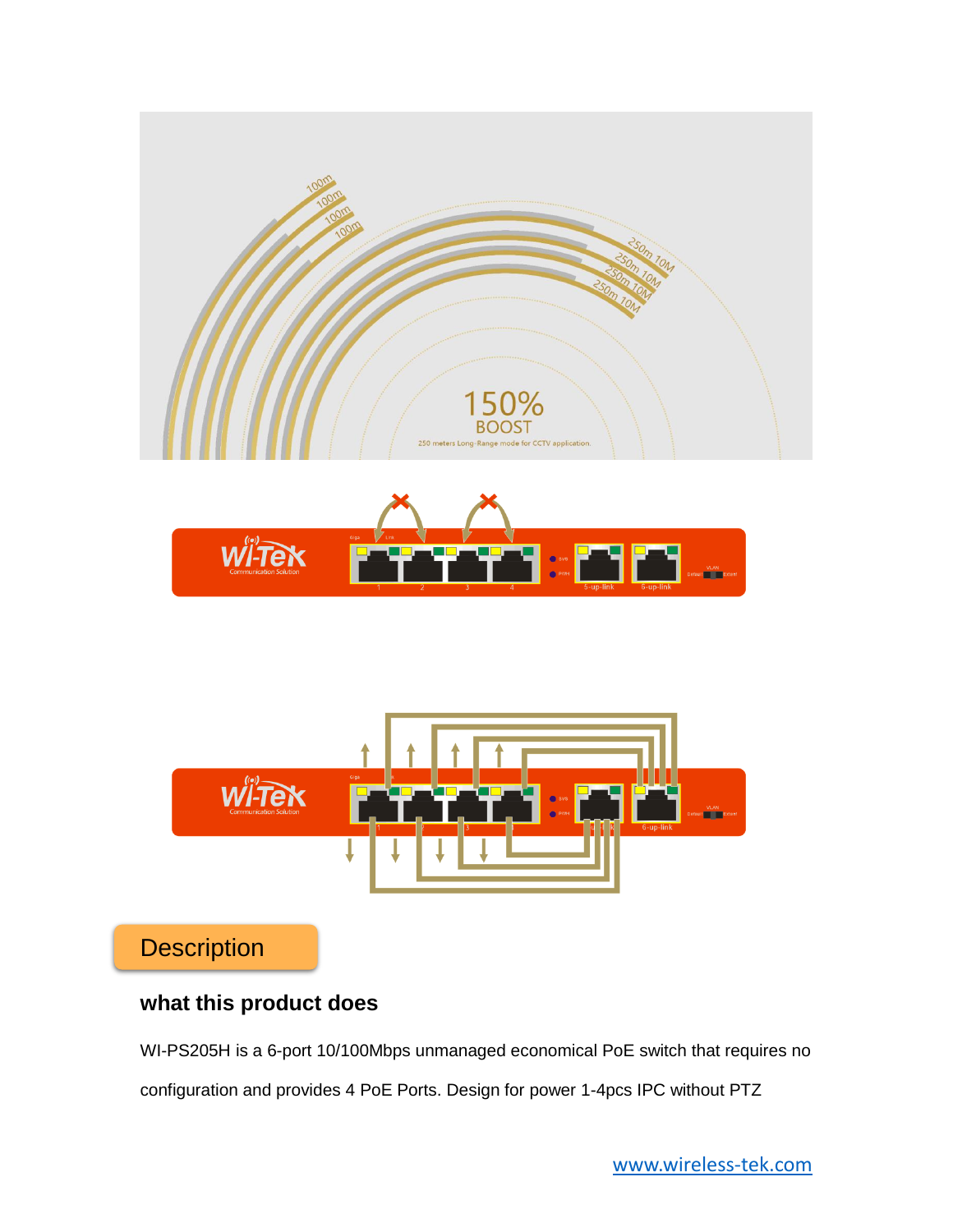application like shop, restaurant, small office, warehouse etc. All 6 ports support auto-MDI/MDIX, eliminating the need to worry about the type of cable to use. Featuring full duplex mode, the WI-PS205H can process data at a rate of up to 200Mbps making it an ideal choice for expanding your high performance wired network. Moreover, WI-PS205H Support 250meters Long range PoE Transmit via Cat5/Cat6 cable. with innovative energy-efficient technology, the WI-PS205H can save up to 68% of power consumption, making it an eco-friendly solution for your home or office network.

#### **High Performance**

WI-PS205H Fast Ethernet Switch provides 5 10/100Mbps Auto-Negotiation RJ45 ports. All ports support Auto MDI/MDIX function, eliminating the need for crossover cables or Uplink ports. Featuring non-blocking switching architecture,WI-PS205H forwards and filters packets at full wire-speed for maximum throughput. With 10K Jumbo frame, the performance of large files transfers is improved significantly. And IEEE 802.3x flow control for Full Duplex mode and backpressure for Half Duplex mode alleviate the traffic congestion and make WI-PS205H work reliably.

#### **Easy to Use**

The auto features of this Ethernet switch make installation plug and play and hasslefree. No configuring is required. Auto MDI/MDIX eliminates the need for crossover cables. Auto-negotiation on each port senses the link speed of a network device (10, 100 Mbps) and intelligently adjusts for compatibility and optimal performance.

## **Specifications**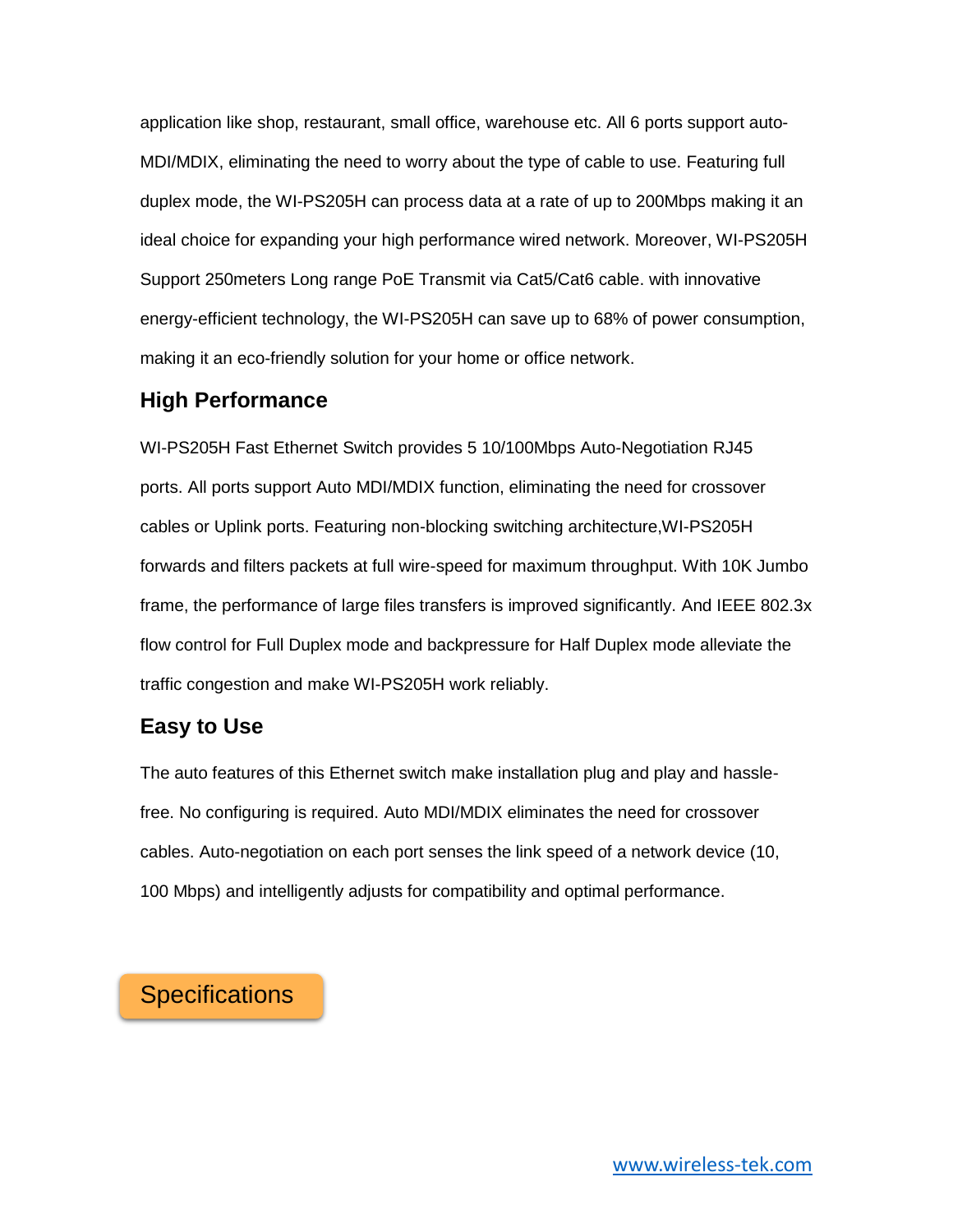| <b>HARDWARE FEATURES</b>                         |                                                                                    |
|--------------------------------------------------|------------------------------------------------------------------------------------|
| <b>Interface</b>                                 | 6 10/100Mbps RJ45 Ports                                                            |
| <b>Network</b><br><b>Media</b>                   | 10/100BASE-TX: UTP<br>category 5 or better<br>(maximum 250m)                       |
| <b>Fan Quantity</b>                              | Fanless                                                                            |
| <b>Power</b><br><b>Consumption</b>               | 35W (max. with PoE device<br>connected)                                            |
| <b>External</b><br><b>Power</b><br><b>Supply</b> | <b>Internal Power</b><br>Adapter(Output: DC52V /<br>0.68A)                         |
| <b>PoE Ports</b><br>(RJ45)                       | Standard: 802.3 af/at<br>compliant<br>PoE Ports: Port1- Port4<br>Power Supply: 35W |
| <b>Backplane</b><br><b>Bandwidth</b>             | 1Gbps                                                                              |
| <b>Mac Address</b><br><b>Table</b>               | 2K                                                                                 |
| <b>Packet</b><br>Forwarding<br>Rate              | 900Kpps                                                                            |
| <b>Buffer</b>                                    | 768Kbps                                                                            |
| Jumbo<br><b>Frame</b>                            | 10240Bytes                                                                         |
| <b>Dimensions</b>                                | 190*130*35 mm(L*W*H)                                                               |